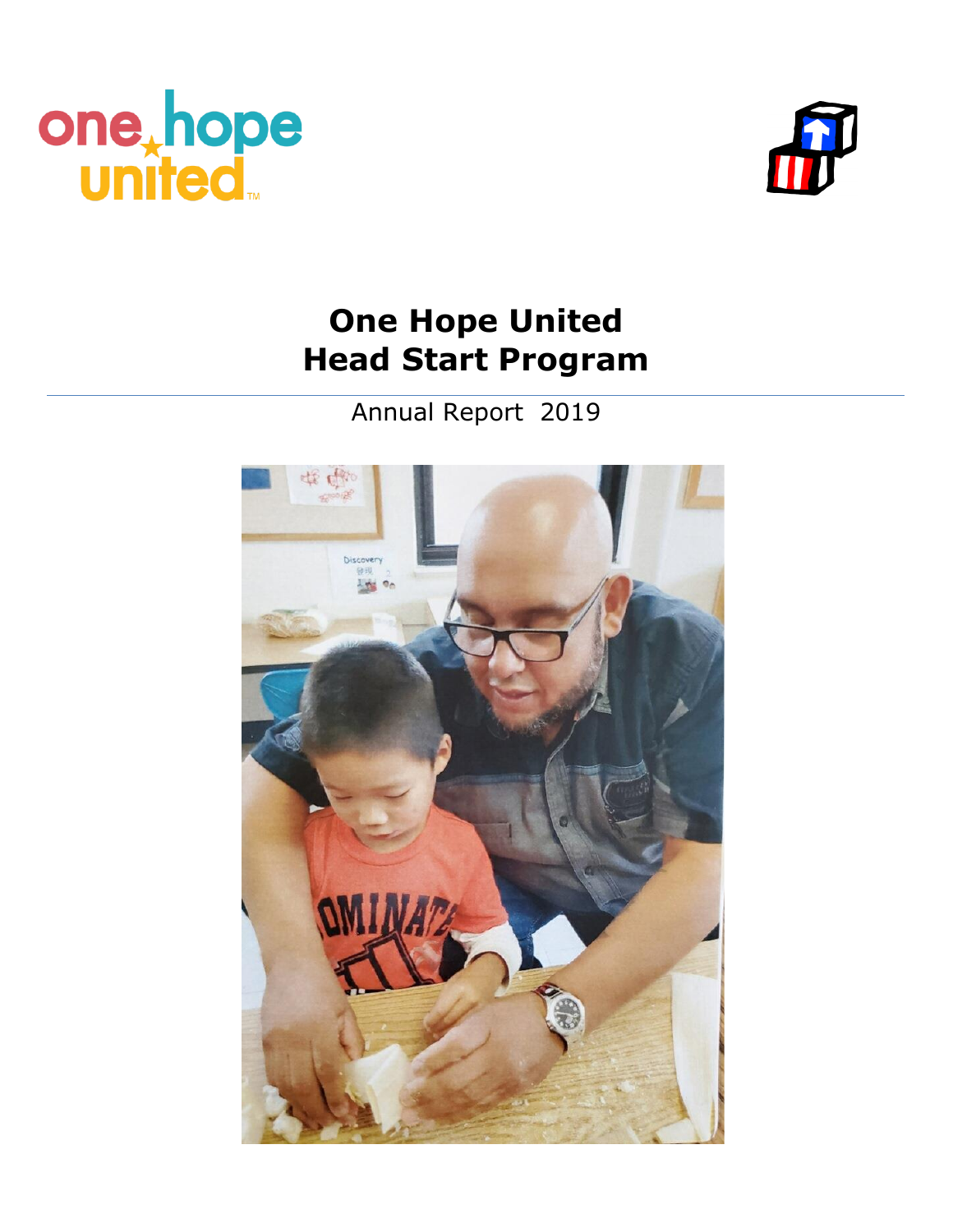### **General Information**

#### **Name of Agency:** One Hope United

| <b>Program Number:</b>            | 05CH8456-002<br>One Hope United |  |
|-----------------------------------|---------------------------------|--|
| <b>Program Name:</b>              |                                 |  |
| <b>Address:</b>                   | 514 W. 31 <sup>st</sup> Street  |  |
| <b>Phone Number:</b>              | 312-949-4045                    |  |
| <b>Fax Number:</b>                | 312-949-1168                    |  |
| <b>Head Start Director Name:</b>  | Rosanne DeGregorio              |  |
| <b>Head Start Director Email:</b> | rdegregorio@onehopeunited.org   |  |
|                                   |                                 |  |

**Agency Web Site Address:** [www.onehopeunited.org](http://www.onehopeunited.org/) **Agency Type:** Private/Public Non-Profit

#### **Agency Description**

One Hope United was founded as Chicago Baptist Orphanage in 1895. Today, One Hope United is a federation of agencies that spans four states, serving more than 15,000 children and families each year. One Hope United provides advocacy, support, and treatment to vulnerable children and families. Although there are countless child welfare agencies across the United States, very few organizations are able to offer the diverse array of prevention, intervention, and community-based programs and services available through One Hope United.

One Hope United's Early Learning and Child Development centers are dedicated to educating, nourishing, and empowering young children and families. Our 12 Child Development centers throughout the Chicago land area serve more than 2,200 children each year. All of our eligible centers are accredited or undergoing accreditation by the National Association for the Education of Young Children (NAEYC)—a distinction held by only 10% of centers in the country.

#### **Program Description**

The One Hope United Head Start Centers include the Bridgeport Child Development Center I & II. The programs have been providing the community with the highest quality of early education and care for 40 years.

Our teachers use The Creative Curriculum® to plan intentional, individualized learning experiences for children, including children with special needs. Our classroom environments include learning centers such as; blocks, dramatic play, art, library, discovery, sand and water, music and movement, and computers.

Children are engaged in activities that promote math, science, cognitive, social-emotional, physical, language and literacy development. Through active involvement with the environment, children learn to understand the world around them as they develop essential school-readiness skills and lay the foundation for a love of learning.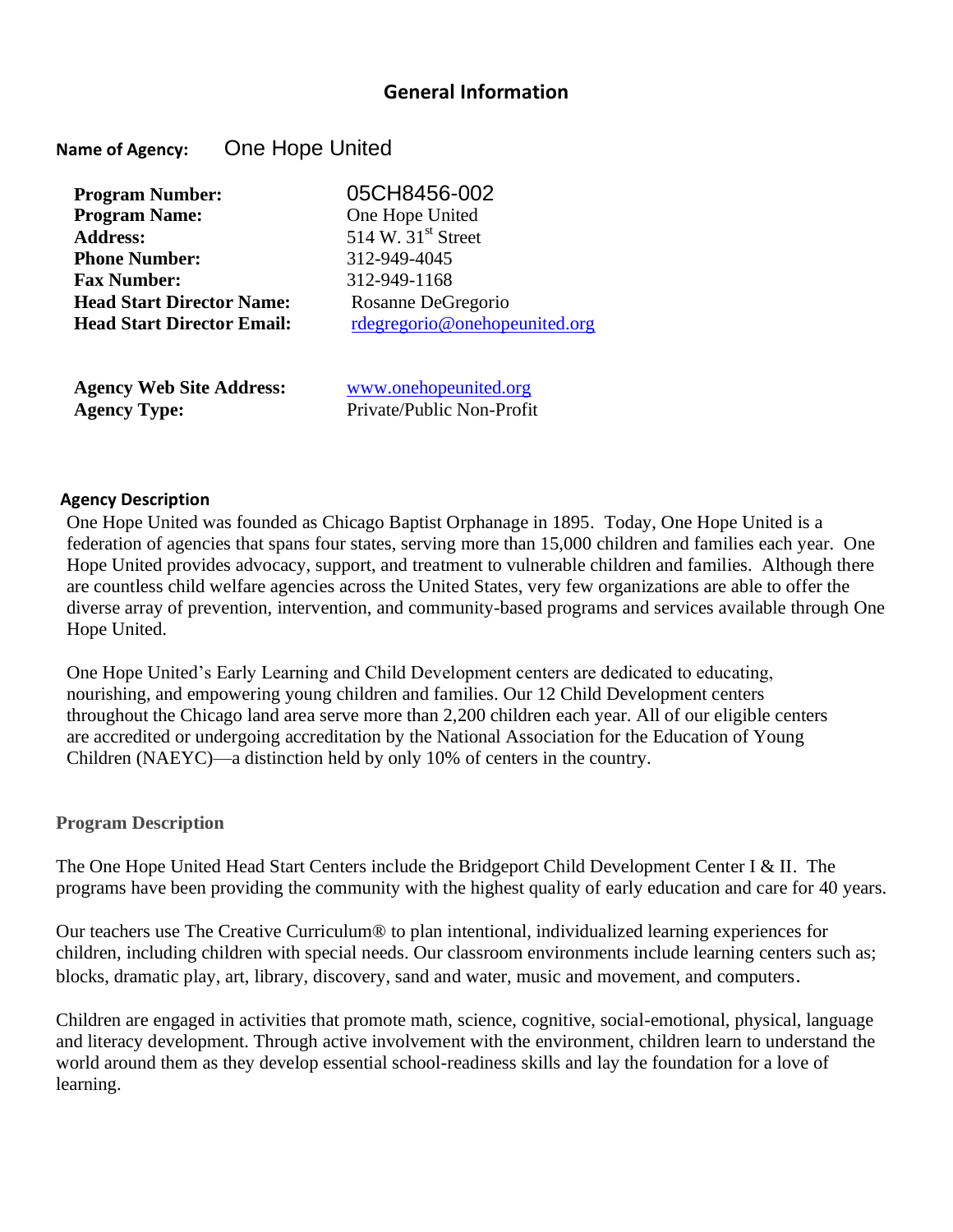The Head Start Centers partner with the Ounce of Prevention Fund to provide Head Start services for 3- to 5 year-olds. The Head Start model provides a nurturing environment that supports the healthy growth and development of each child in the context of the child's family, culture and community. The center also partners with the Department of Children and Family Services to provide Preschool for All and Prevention Initiative Programs that provide a seamless transition for children from preschool into the public school system.

#### **Locations / Communities Served**

*Bridgeport Child Development Center Edgewater Early Learning Center*  3053 S. Normal Avenue 3053 S. 5244 N. Lakewood Ave. Chicago, IL 60616 Chicago, IL 60640

*Bridgeport Child Development Center II*  $514 \text{ W}$ .  $31^{\text{st}}$  Street Chicago, IL 60616

**Serving Bridgeport & New City Serving Edgewater, Uptown & Rogers Park** 

## **Overall Grantee Budget 2019 – Head Start**

Total Public and Private Funds received: \$ 4,892,386

| <b>Public Funds</b> |           | <b>Private Funds</b> |         |
|---------------------|-----------|----------------------|---------|
| Source              | Amount    | Source               | Amount  |
| Federal             | 1,238,887 | Individuals,         | 496,866 |
|                     |           | Corporations,        |         |
|                     |           | Foundations, etc.    |         |
| State               | 2,299,994 | In-kind              | 34,640  |
| Preschool For All   | 822,000   |                      |         |
|                     |           |                      |         |
| Total               | 4,360,881 | Total                | 525,299 |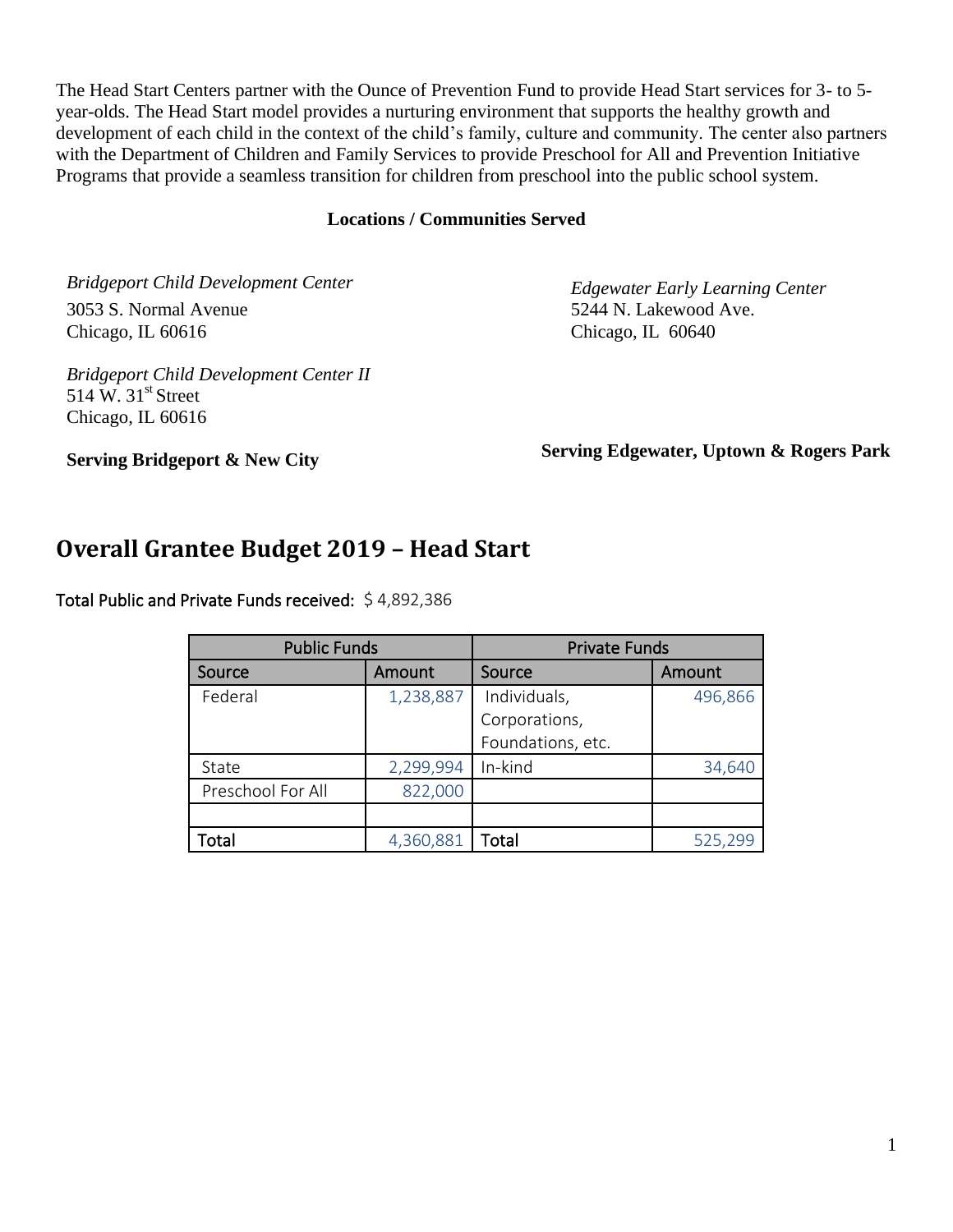#### **2019 Budget and Actual Expenditures**



## **Summary of your most current Community Assessment**

## **Children and Families Served in 2019**

|                             | <b>Head Start Enrollment</b> | <b>Early Head Start Enrollment</b> |
|-----------------------------|------------------------------|------------------------------------|
| <b>Center-based Program</b> |                              |                                    |
| a. 5 days per week          | 144                          |                                    |
| 1. Full day enrollment      | 144                          |                                    |
| 2. Part day enrollment      | 0                            | 0                                  |
| b. 4 days per week          | 0                            | 0                                  |
| 1. Full day enrollment      | 0                            | 0                                  |
| 2. Part day enrollment      | 0                            | 0                                  |
| <b>Home based Program</b>   |                              |                                    |
| <b>Unallocated slots</b>    |                              |                                    |
|                             | 144                          | 0                                  |

#### **Grantee Funded Enrollment**

**Total Children Served:** 168 **Total Families Served:** 161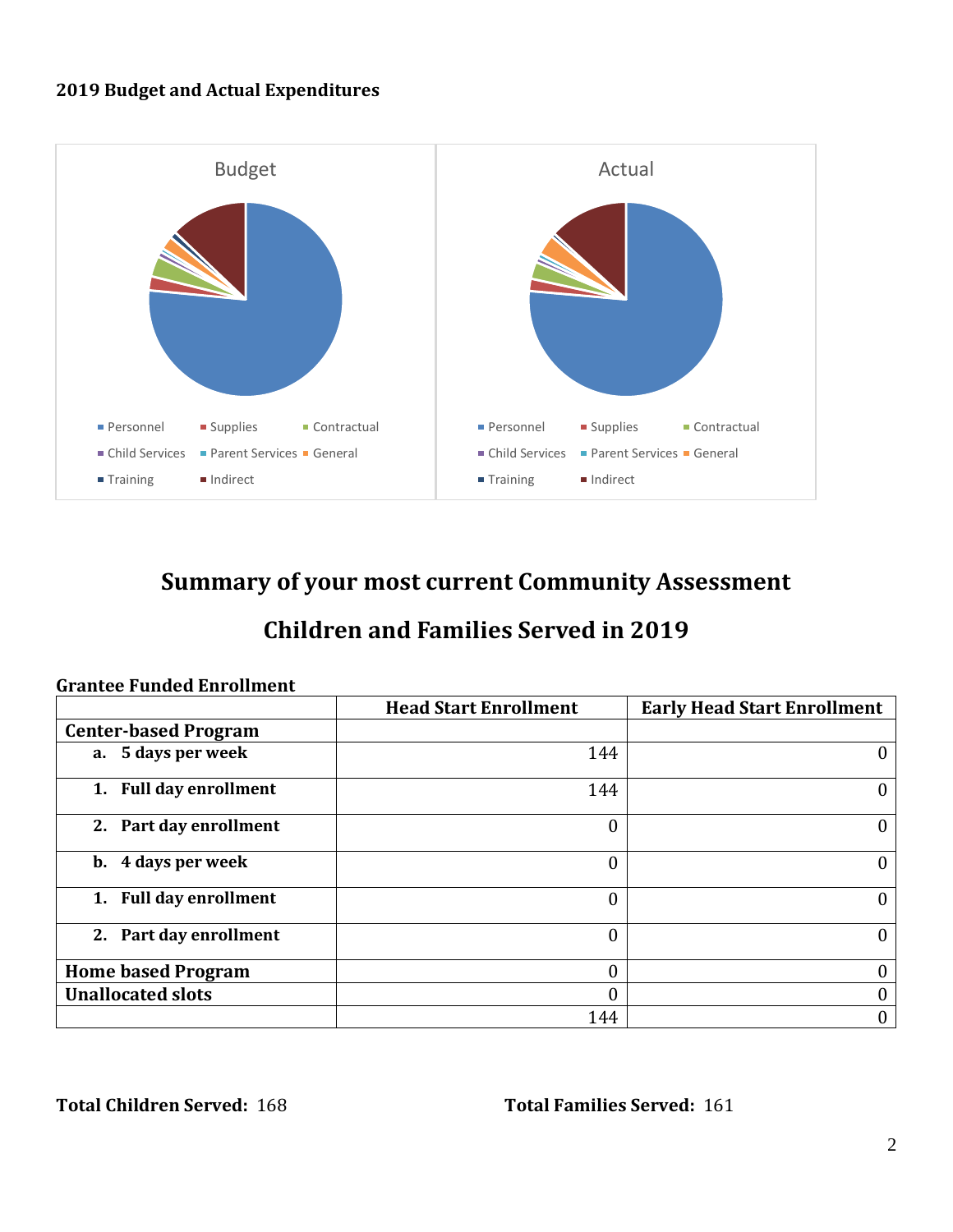**Average monthly enrollment (as percentage of funded enrollment): 100%** 

| Number of Eligible Children in Community, ages 3-5 | 2199 |
|----------------------------------------------------|------|
| Percentage of children served in agency            | 8%   |

## **Health**

### **Percentage of enrolled children who received medical and dental exams**

| <b>Received Medical Exams</b> | <b>Received Dental</b><br><b>Exams</b> |
|-------------------------------|----------------------------------------|
| 98%                           | 91%                                    |

## **Community Assessment Summary:**

### **Demographic Key Findings**

One Hope United's Chicago community areas had one of the more diverse populations racially, ethnically and in language. In race and ethnicity:

- 15% identified as Hispanic
	- o 4% Hispanic Black
	- o 69% Hispanic White
	- o 15% Hispanic Bi-Racial
	- o 12% Hispanic Other
- 65% non-Hispanic Asian
- 11% non-Hispanic Black
- 6% non-Hispanic White
- 3% non-Hispanic Bi-Racial

#### In language:

- 25% English
- 5% Spanish
- 66% Asian
- 1% Middle Eastern/Asian
- 1% African
- 2% European/Slavic

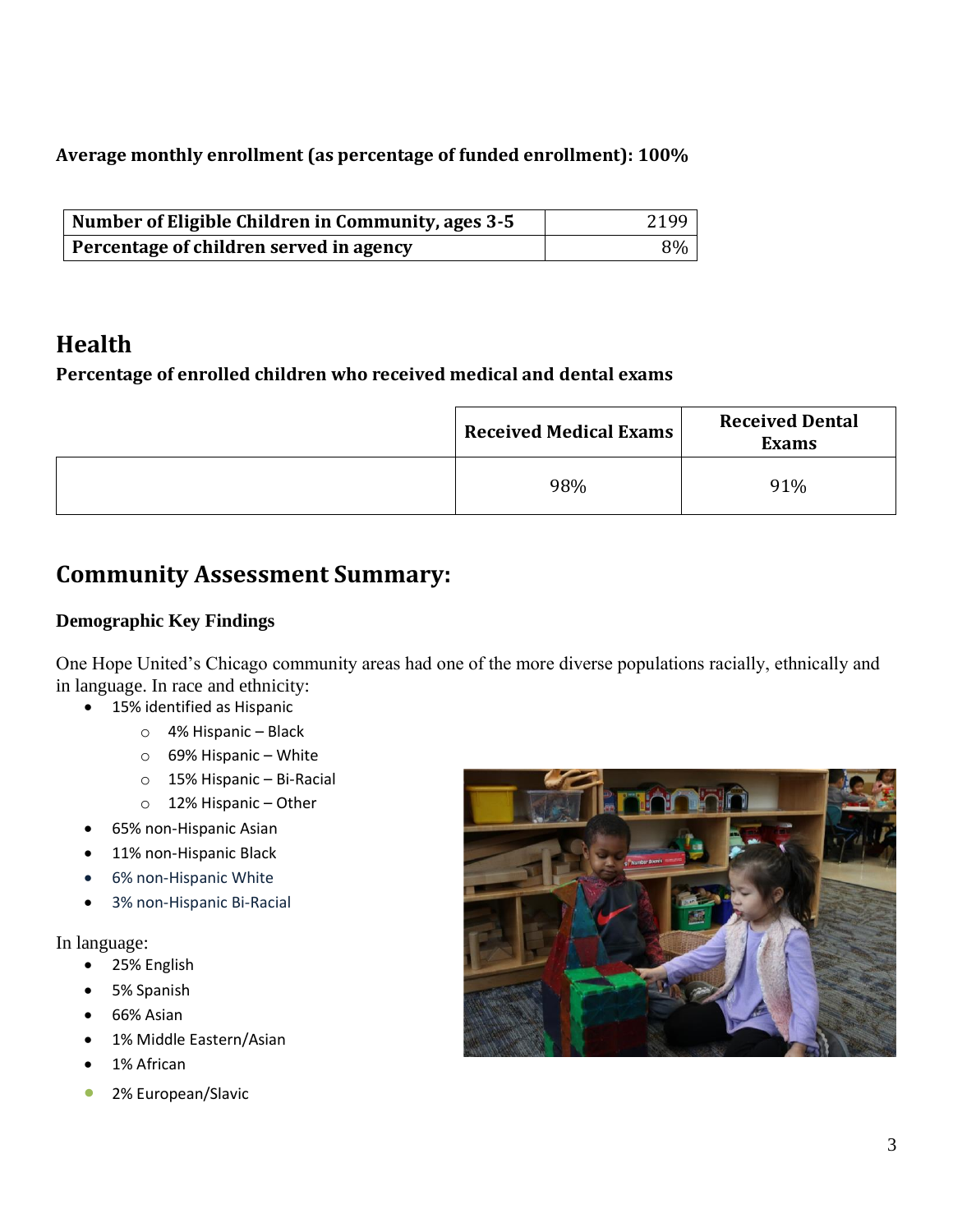#### **Education Key Findings**

National studies are showing that early education programs are reaching more Hispanic populations. The national data, however, also shows that families with non-standard work hours, Spanish speaking families with English barriers, dual language learners, and isolated families may still not access high quality early education programs for their children. In a 2014 national study, only about a third of dual language learners were enrolled in high quality early education programs. Although children benefit from knowing two or more languages (school success, brain flexibility and social-emotional development), entering kindergarten with low English proficiency can be detrimental to school performance in later years. High quality early education programs can help dual language learners enter kindergarten with higher English proficiency.

92% of children served in One Hope United's Head Start programs in 2019 – 2020 were dual language learners. The majority of the children speak a dialect of Chinese as their home language, including: Mandarin, Cantonese, and Taisanese. Out of all the children, 90% speak a dialect of Chinese, 9% speak English, 1% speaks Spanish, and 1% speaks Arabic. The program is implementing the Planned



Language Approach to ensure that children receive instruction in both English and their home language in an effort to improve language and literacy outcomes for children.

#### **Disabilities Key Findings**

One Hope United served 20 children with disabilities in 2017-2018. All were receiving services. The number served represents 13% of funded enrollment and 11% of cumulative enrollment. One Hope United served 9 children with developmental delays, 8 with speech/language delays, 2 children with autism, and 1 child with a health delay.

#### **Health Key Findings**

Over five years, the One Hope United Head Start programs have ensured that all or almost all children had health insurance, a medical home, immunizations, physicals and having a dental home. Dental exams were completed for 93% of the children, preventive dental care for 90% and 81% of children who needed treatment, received treatment. One Hope United did not serve any children with elevated blood levels and 7 children with asthma.

#### **Social Service Key Findings**

Paying high housing costs limits the resources households have for other necessities like food, health care, transportation and child care.<sup>i</sup> The Chicago Coalition for the Homeless considers renters who pay more than 30% of their income on housing to be "rent burdened" and to be severely rent burdened when the rental cost is more than 50% of income; both are a factor in homelessness.<sup>ii</sup> In 2015 640,700 Chicago households were rent burdened, paying more than 30% of their income on rent.

As the minimum wage continues to rise, at current federal poverty levels, more and more individuals and families will move above the 100% poverty threshold. While the federal poverty levels adjust every year, the adjustment may not offset the rise above the poverty level. And there might be political reasons why showing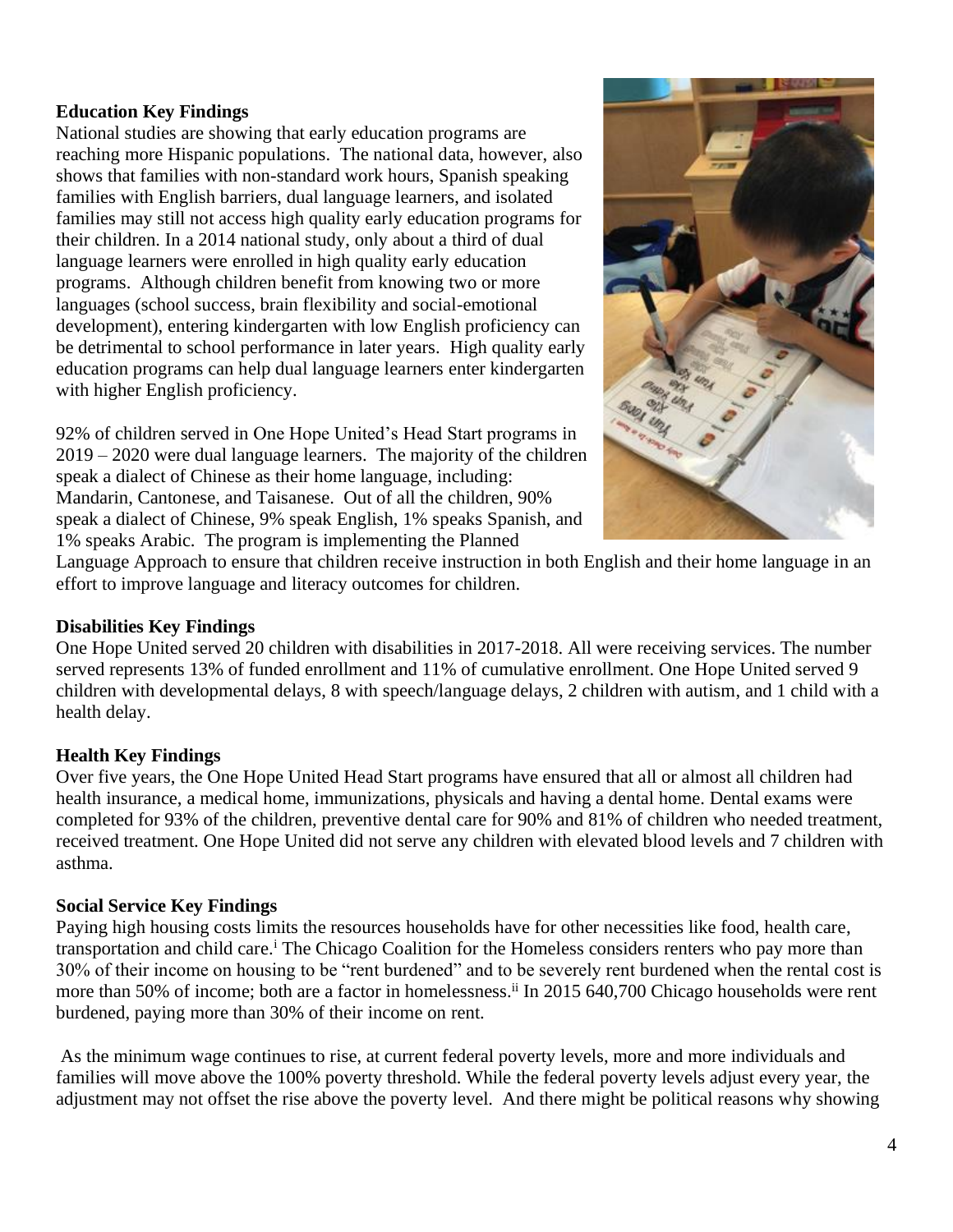more people moving out of poverty is appealing. However, the rise in minimum wage will make fewer children eligible for Early Head Start and Head Start even as they could still benefit from the programs.

## **Parental involvement**

The program uses the four planned times of family engagement, starting with the initial home visit to identify family goals, strengths, and necessary services and other supports by gathering information aligned with the Parent, Family and Community Engagement (PFCE) Framework. In addition to the initial home visit, a midyear home visit and two parent teacher conferences are provided to discuss their child's progress and goals.

#### *Parent Committee and Policy Committee Meetings*

- Monthly Parent Committee Meetings took place at each center
- Parents reviewed menus, discussed child outcomes, reviewed self-assessment results and Quality improvement plan, provided input for program activities and participated in workshops to enhance their parenting skills and understanding of child development.
- Elections are held in the fall to determine parent representatives to lead the Parent Committee and Policy Committee.
- Monthly Policy Committee Meetings allow opportunities for parents across all sites to meet together and work with center leadership to discuss program plans, goals and progress towards the goals. They assist by reviewing and approving staff hires and terminations, program budgets and amendments to the budget, and providing input into program plans and policies.

#### *Parent Education Activities*

#### *Health*

- ✓ Asthma and Lead Facts
- ✓ Minimizing Choking Hazards
- ✓ Picky Eaters and Childhood Obesity
- $\checkmark$  Why Dental Treatment is Important
- ✓ First Aid

#### *Mental Health*

- $\checkmark$  Meet the Mental Health Consultant
- $\checkmark$  Ages & Stages: Is this Normal?
- ✓ Stress SOS!
- $\checkmark$  Helping your Child with the Transition to Kindergarten

#### *Education and Literacy*

- $\checkmark$  Language, Literacy and Your Child
- ✓ Lending Library
- $\checkmark$  Weekly Reader
- $\checkmark$  Family Literacy "Read for the Record"
- ✓ Curriculum Night/Open House